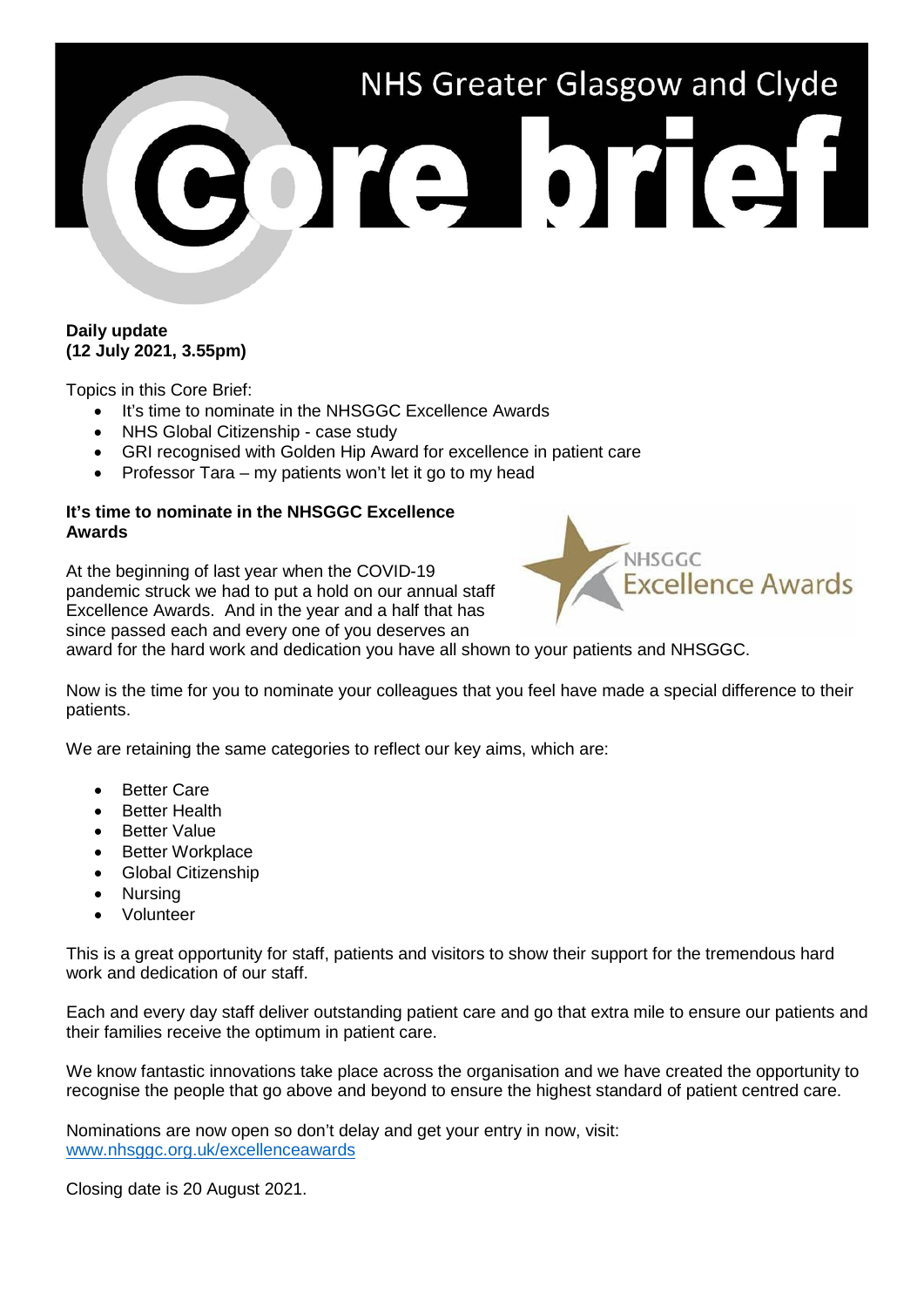## **NHS Global Citizenship - case study**

Following the Core Brief issued on [Thursday 8 July 2021](https://www.nhsggc.org.uk/media/267968/145-core-brief-8-july-2021-daily-update-1245pm.pdf) which featured the NHS Scotland Global Citizenship Programme, today we are focusing on one of NHSGGCs case studies featured in NHS Global Citizenship storybook.

Dr Mike Basler reflects on the challenges and rewards of building long-term international partnerships for healthcare training and education between Canniesburn Plastic Surgery Unit and The Specialist Plastic Surgery and Burn Unit of Korle Bu Hospital, Accra Ghana:



"Link formation is a long process. Trust needs to be established. Small goals can lead to larger achievements. It is important to recognise the organisational, cultural and political pressures on both sides. Any change that impoverishes health care workers or the local service as well as an individual's status never work. Bureaucracy occurs on both sides of any development project. Grant applications can seem like a Gordian knot and developmental priorities can skew the aims and sap the energy from projects. If funding can be found independently it makes things easier. Both sides need to obtain something practical out of the link to promote respect as well as permanence in difficult times."

#### [Click here for more information.](https://www.nhsggc.org.uk/working-with-us/nhs-global-citizenship-programme/)

### **GRI recognised with Golden Hip Award for excellence in patient care**

Glasgow Royal Infirmary has been presented with a national award in recognition of its excellence in the care of patients who experience a hip fracture.

The Golden Hip Award is given to the Scottish hospital that meets the highest overall performance measures against a set of standards for hip fracture patients over the course of a year.



Fiona Youngman, from the Highly Specialised Physiotherapist Orthopaedics Team, said: "We were delighted to find out we'd won the award. It is fantastic for the whole multi-disciplinary team to gain recognition for the improvements we have made to deliver a high standard of care for all hip fracture patients. We are motivated to maintain these high standards of care, looking for ways to keep improving."

### [Click here for more information.](https://www.nhsggc.org.uk/about-us/media-centre/news/2021/07/glasgow-royal-infirmary-wins-national-award/)

### **Professor Tara – my patients won't let it go to my head**

Congratulations to Dr Tara Quasim from Glasgow Royal Infirmary, who has just been promoted to Professor. Dr Quasim has been reflecting on the last year and how she has taken her adopted Glasgow to her heart.

Dr Quasim works for both NHSGGC and the University of Glasgow, and has just been promoted to the role of Professor of Anaesthesia, Critical Care and Perioperative Medicine.

Tara, originally from the Midlands, said: "One real positive during COVID – if there can be one – was how the ICU community, in Greater Glasgow and Clyde, Scotland, the UK and the world managed to share learning. It was such an unknown quantity. Despite being incredibly busy, professionals took the time to share knowledge and also still participate in clinical trials to find much needed new treatments.